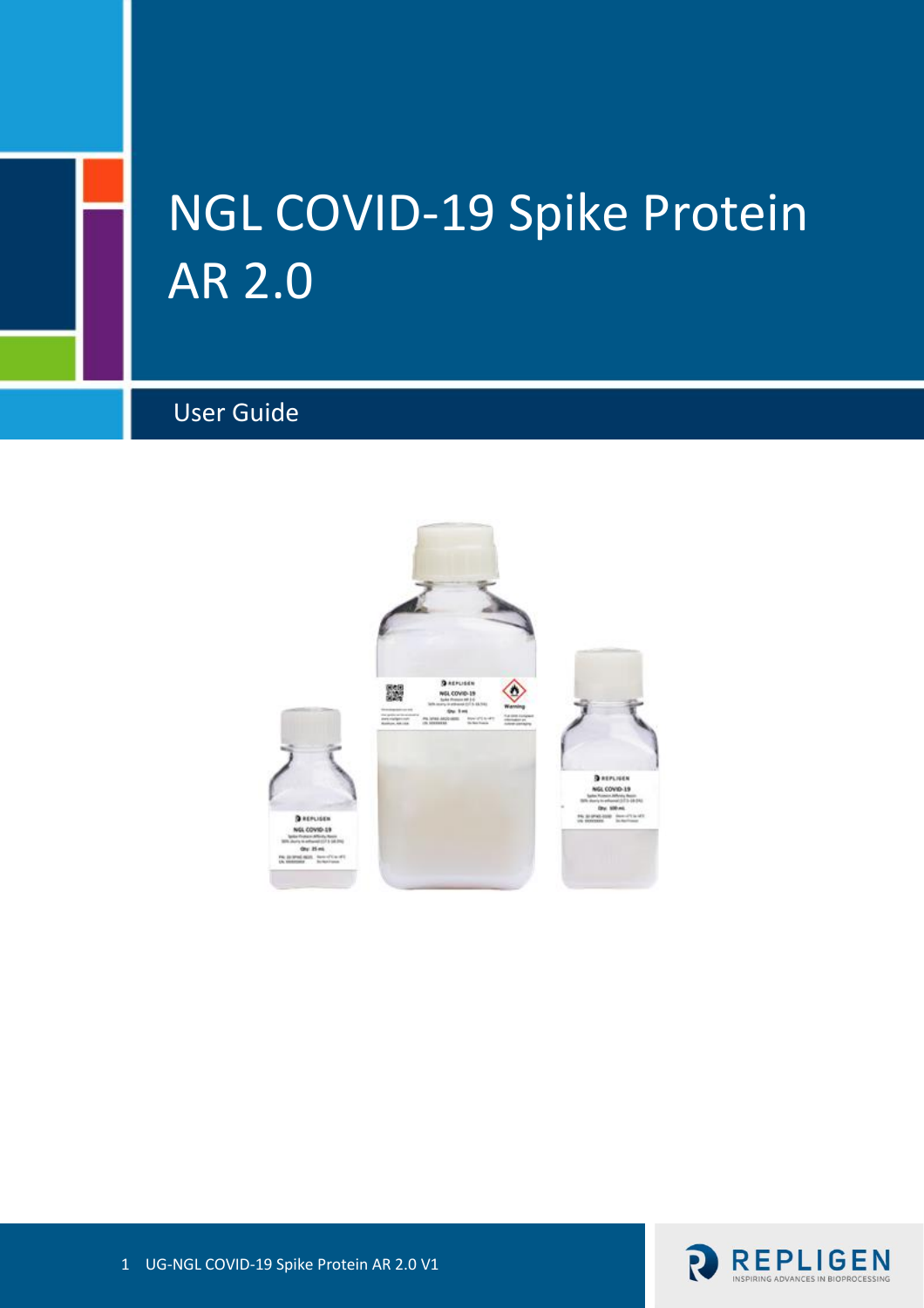The information contained in this document is subject to change without notice.

With respect to documentation accompanying Product Repligen makes no warranty, express or implied. Any and all warranties related to the documentation accompanying Product are expressly disclaimed. Customer shall refer to the terms and conditions of sale governing the transaction for any and all warranties for the Product.

Repligen Corporation shall not be liable for errors contained herein or for incidental or consequential damages in connection with the furnishing, performance, or use of this material.

No part of this document may be photocopied, reproduced, or translated to another language without the prior written consent of Repligen Corporation.

Products are not intended for diagnostic or therapeutic use or for use in vivo with humans or animals.

For further information, please contact Repligen Corporation at www.repligen.com.

©2022 Repligen Corporation. All rights reserved. The trademarks mentioned herein are the property of Repligen Corporation and/or its affiliate(s) or their respective owners.

**Customer Support [customerserviceUS@repligen.com](mailto:customerserviceUS@repligen.com)** 781-250-0111

**Repligen Corporation** 41 Seyon Street Building 1 Suite 100 Waltham, Massachusetts 02453

**[www.repligen.com](http://www.repligen.com/)**

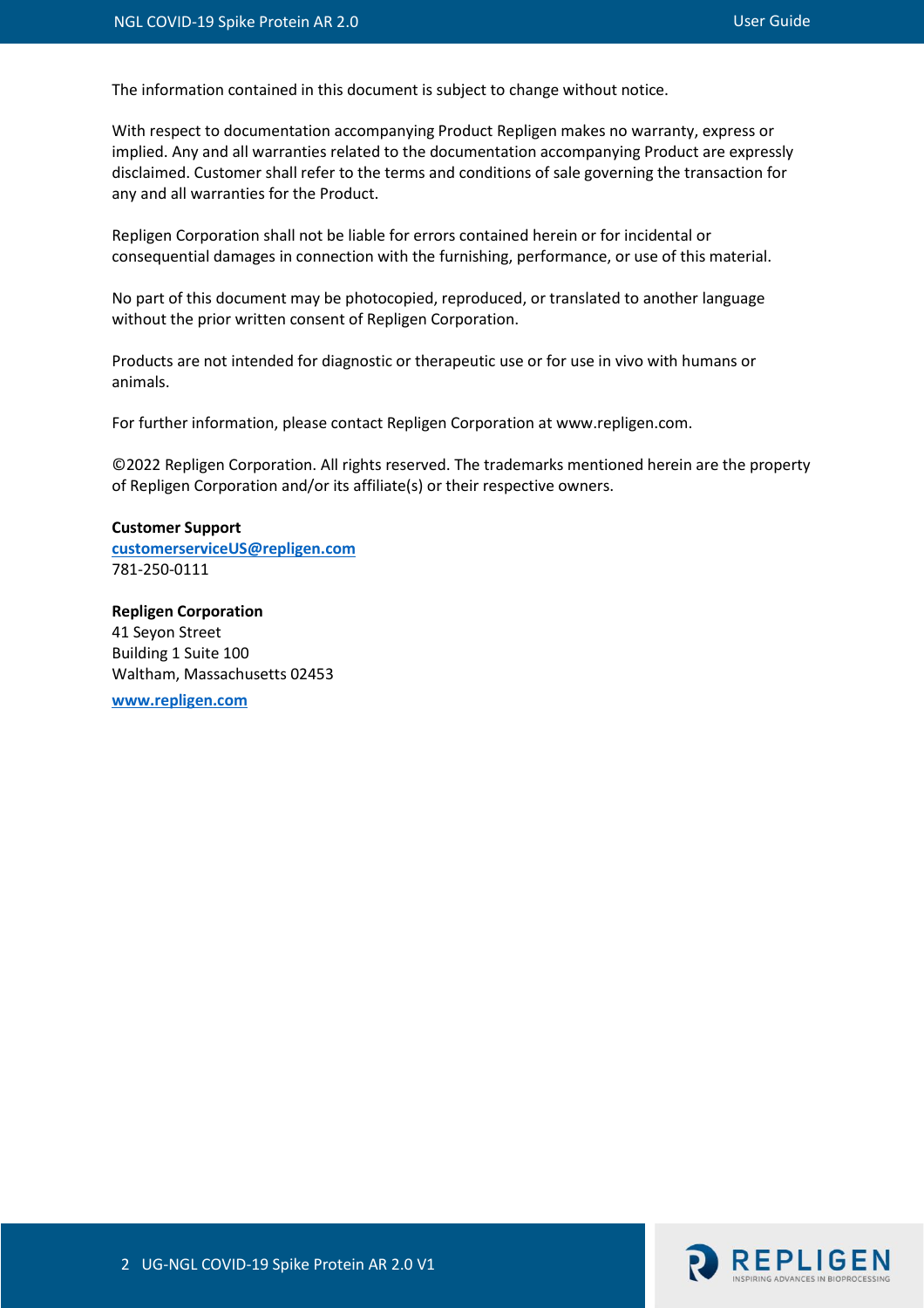## **Contents**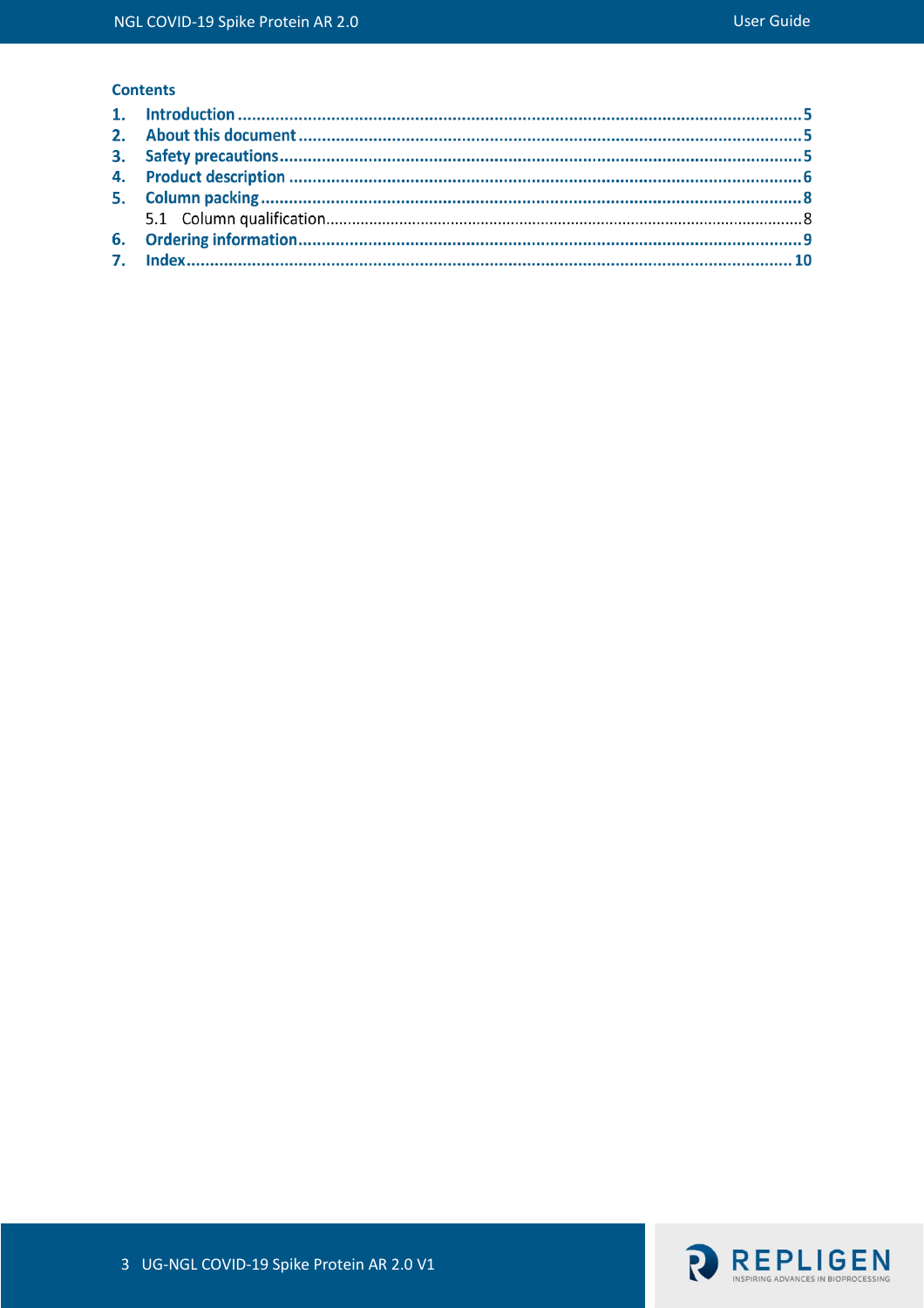## **List of tables**

| Table 1. |  |
|----------|--|
| Table 2. |  |
| Table 3. |  |
| Table 4. |  |
| Table 5. |  |
| Table 6. |  |
|          |  |
|          |  |
| Table 9. |  |
|          |  |
|          |  |

## **List of figures**

[Figure 1. Pressure-flow properties of NGL COVID-19 Spike Protein AR 2.0 Resin](#page-6-2) ...............................7

#### **Abbreviations**

| A           | Peak asymmetry                           |
|-------------|------------------------------------------|
| CF          | Compression factor                       |
| <b>CIP</b>  | Clean-in-Place                           |
| CV          | Column volume                            |
| DBC         | Dynamic binding capacity                 |
| EQ.         | Equilibration                            |
| GMP         | Good manufacturing practice              |
| <b>HCP</b>  | Host cell protein                        |
| <b>HETP</b> | Height equivalent to a theoretical plate |
| NaCl        | Sodium chloride                          |
| <b>NaOH</b> | Sodium hydroxide                         |
| NGL         | <b>Next Generation Ligand</b>            |
| <b>PBS</b>  | Phosphate buffered saline                |
| <b>PPE</b>  | Personal protective equipment            |
| <b>RBD</b>  | Receptor binding domain                  |
| RT          | Residence time                           |
|             |                                          |

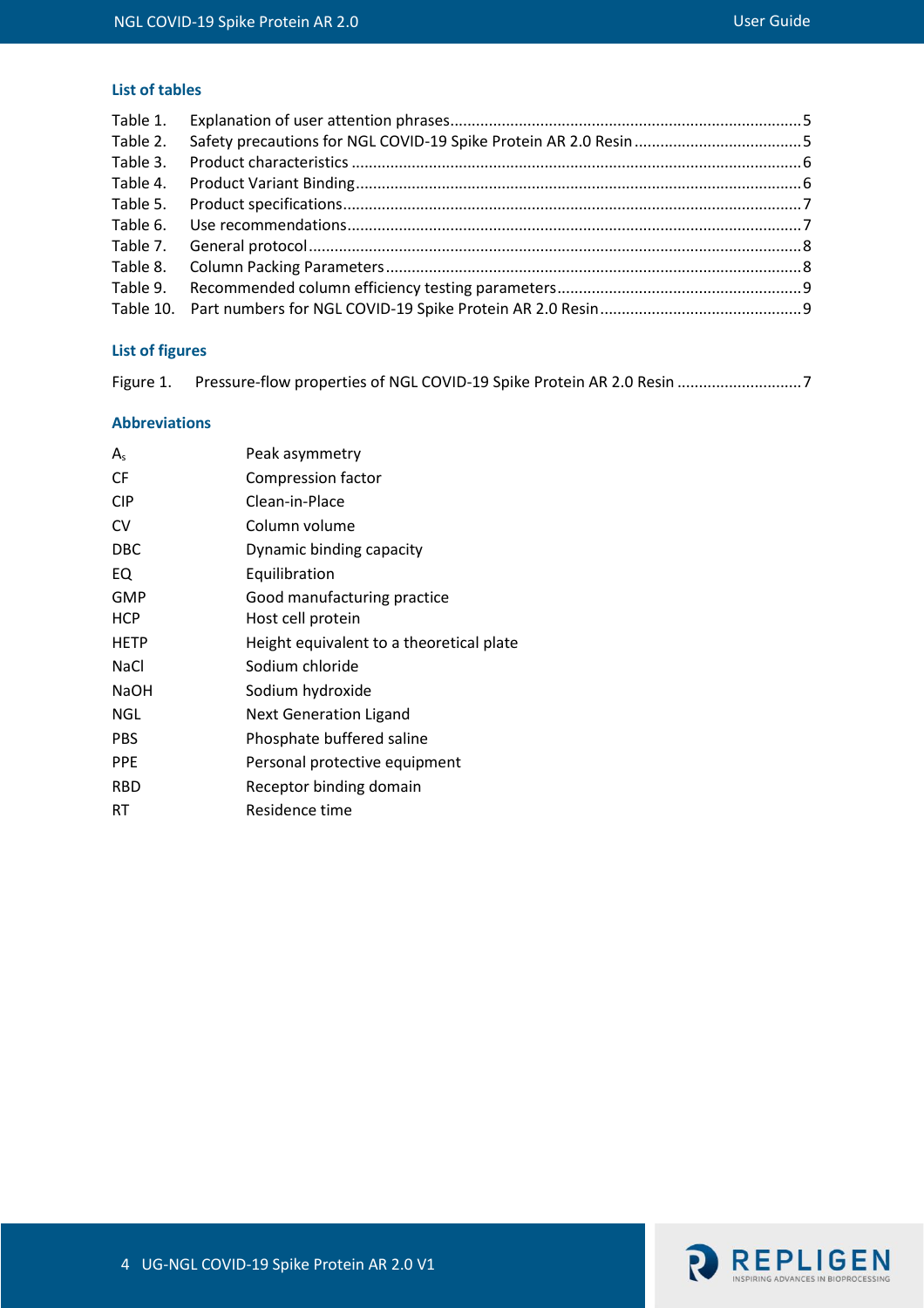## **1. Introduction**

NGL COVID-19 Spike Protein AR 2.0 Resin purifies SARS-CoV-2 Spike Protein and sub-units containing the receptor binding domain (RBD) to high purity in a single chromatography step. The resin meets all expected release testing for GMP manufacturing requirements, including bioburden, and provides high selectivity, dynamic binding capacity, and caustic stability over multiple cycles.

NGL COVID-19 Spike Protein AR 2.0 Resin is available in off-the-shelf, pre-packed and pre-qualified OPUS® Columns for rapid implementation as well as in loose resin formats.

This user guide provides general guidance for the use of NGL COVID-19 Spike Protein AR 2.0 Resin for purification of SARS-CoV-2 Spike Proteins and sub-units containing the RBD. For further optimization or troubleshooting support, please contact your local Repligen Field Application Scientist (FAS). If you need assistance contacting your local FAS, the Customer Service team at Repligen would be happy to help (email[: customerserviceUS@repligen.com;](mailto:customerserviceUS@repligen.com) phone: 781-250-0111).

## **2. About this document**

This manual uses several user attention phrases. Each phrase should draw the following level of attention:

| <b>Phrase</b>     | <b>Description</b>                                                                                   |
|-------------------|------------------------------------------------------------------------------------------------------|
| Note:             | Points out useful information.                                                                       |
| <b>IMPORTANT</b>  | Indicates information necessary for proper instrument operation.                                     |
| <b>PRECAUTION</b> | Cautions users of potential physical injury or equipment damage if the<br>information is not heeded. |
| WARNING!          | Warns users that serious physical injury can result if warning precautions are<br>not heeded.        |

#### <span id="page-4-0"></span>**Table 1. Explanation of user attention phrases**

## **3. Safety precautions**

<span id="page-4-1"></span>**Table 2. Safety precautions for NGL COVID-19 Spike Protein AR 2.0 Resin**

| <b>Symbol</b>    |  | <b>Description</b>                                                                                                                                                                                                                |  |
|------------------|--|-----------------------------------------------------------------------------------------------------------------------------------------------------------------------------------------------------------------------------------|--|
| <b>WARNING</b>   |  | Wear standard laboratory personal protective equipment (PPE), including lab<br>coat, protective eye wear, and gloves.                                                                                                             |  |
| <b>WARNING</b>   |  | This product is for laboratory and manufacturing production use only. Not for<br>administration to humans.                                                                                                                        |  |
| <b>IMPORTANT</b> |  | This product is shipped in an 18.0 ±1% ethanol solution, a recognized<br>bacteriostatic agent. It is flushed from the resin during equilibration and<br>preparation for use. Follow all local regulations for safe disposal.      |  |
| <b>WARNING</b>   |  | Flammable liquid and vapor.<br>Keep away from heat/spark/open flame/hot surfaces. No smoking.<br>Keep container tightly closed.<br>Ground/bond container and receiving equipment.<br>Store in a well-ventilated place. Keep cool. |  |
| <b>IMPORTANT</b> |  | Dispose of contents/container in accordance with local/regional/national/<br>international regulations.                                                                                                                           |  |
| <b>IMPORTANT</b> |  | For a full list of precautionary statements, please read the Safety Data Sheet<br>(SDS).                                                                                                                                          |  |

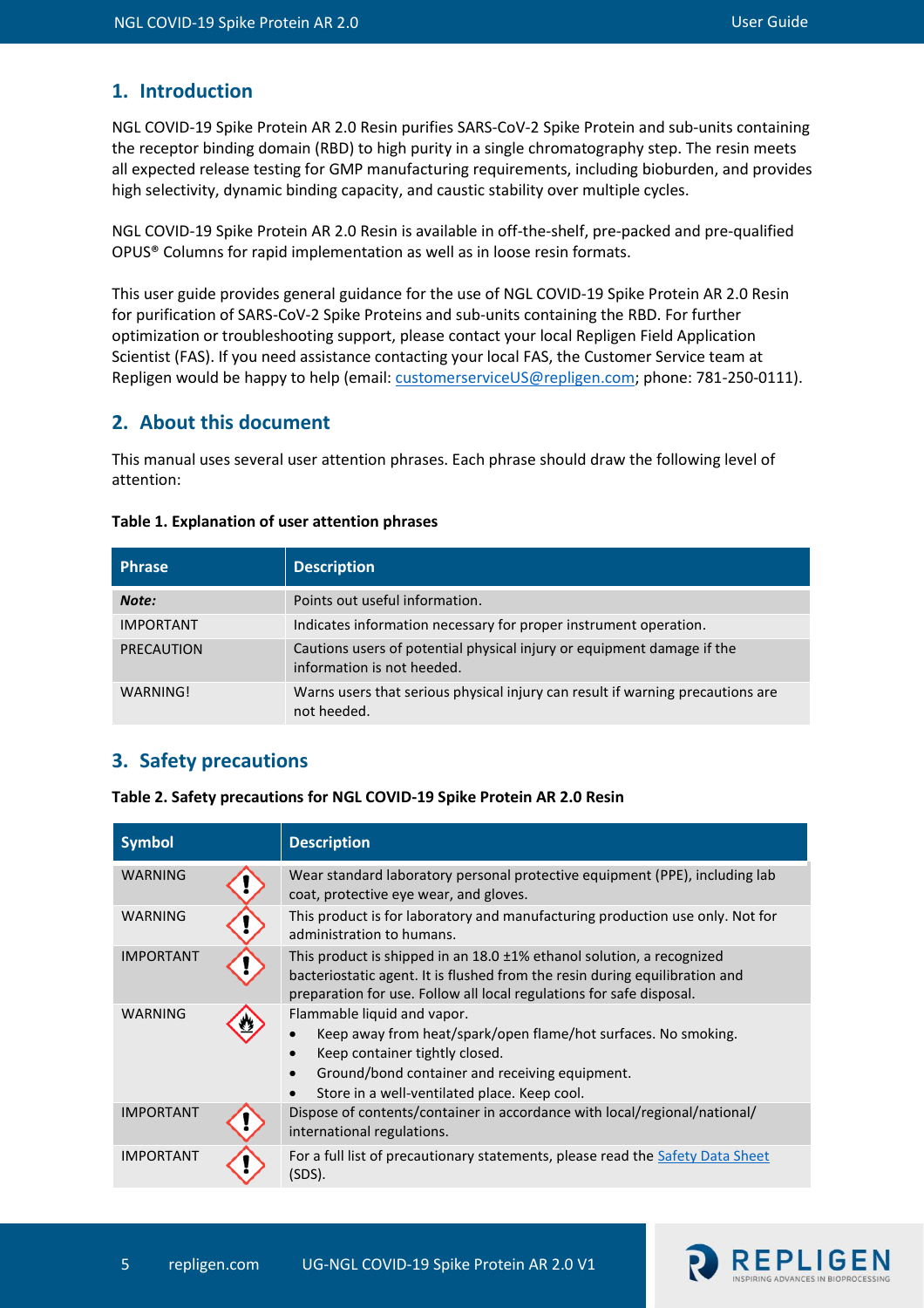## **4. Product description**

NGL COVID-19 Spike Protein AR 2.0 Resin comprises an engineered affinity ligand immobilized to a cross-linked agarose support matrix. The NGL COVID-19 Spike Protein AR 2.0 Resin enables a high purity capture step which decreases process time and improves overall yield in the production of COVID-19 spike protein-based vaccines.

#### <span id="page-5-0"></span>**Table 3. Product characteristics**

| <b>Characteristics</b> | <b>Description</b>                                         |
|------------------------|------------------------------------------------------------|
| Matrix composition     | Highly cross-linked agarose                                |
| Ligand                 | Recombinant protein (E. coli expression)                   |
| Average particle size  | $85 \mu m$                                                 |
| Coupling chemistry     | Epoxy                                                      |
| Operational pressure   | DO NOT EXCEED 1.5 bar deltaP                               |
| Operating temperature  | $4 - 30^{\circ}$ C<br>Do not freeze                        |
| Delivery conditions    | Shipped at room temperature<br>50% slurry in 18% ethanol   |
| Recommended pH:        | Operational: 3 - 10<br>Clean-in-Place (short term): 2 - 13 |
| Storage conditions     | 18-20% ethanol or 2% benzyl alcohol                        |
| Storage temperature    | $2 - 8^\circ C$                                            |

#### <span id="page-5-1"></span>**Table 4. Product Variant Binding**

| <b>SARS-CoV-2</b><br><b>Variant</b> | <b>NGL COVID-19 Spike Protein Affinity Resin</b> | <b>NGL COVID-19 Spike Protein</b><br>AR 2.0 Resin |
|-------------------------------------|--------------------------------------------------|---------------------------------------------------|
| Wild Type                           | $^{+++}$                                         | $^{+++}$                                          |
| Alpha                               | $+++$                                            | $^{+++}$                                          |
| <b>Beta</b>                         | -                                                | $^{+++}$                                          |
| Gamma                               | $\overline{\phantom{0}}$                         | $^{+++}$                                          |
| <b>Delta</b>                        | $^{+++}$                                         | $^{+++}$                                          |
| Delta +                             | $^{+++}$                                         | $^{+++}$                                          |
| Kappa                               | $^{+++}$                                         | $^{+++}$                                          |
| Lambda                              | $^{+++}$                                         | $^{+++}$                                          |
| Omicron                             | $\ddot{}$                                        | $\ddot{}$                                         |

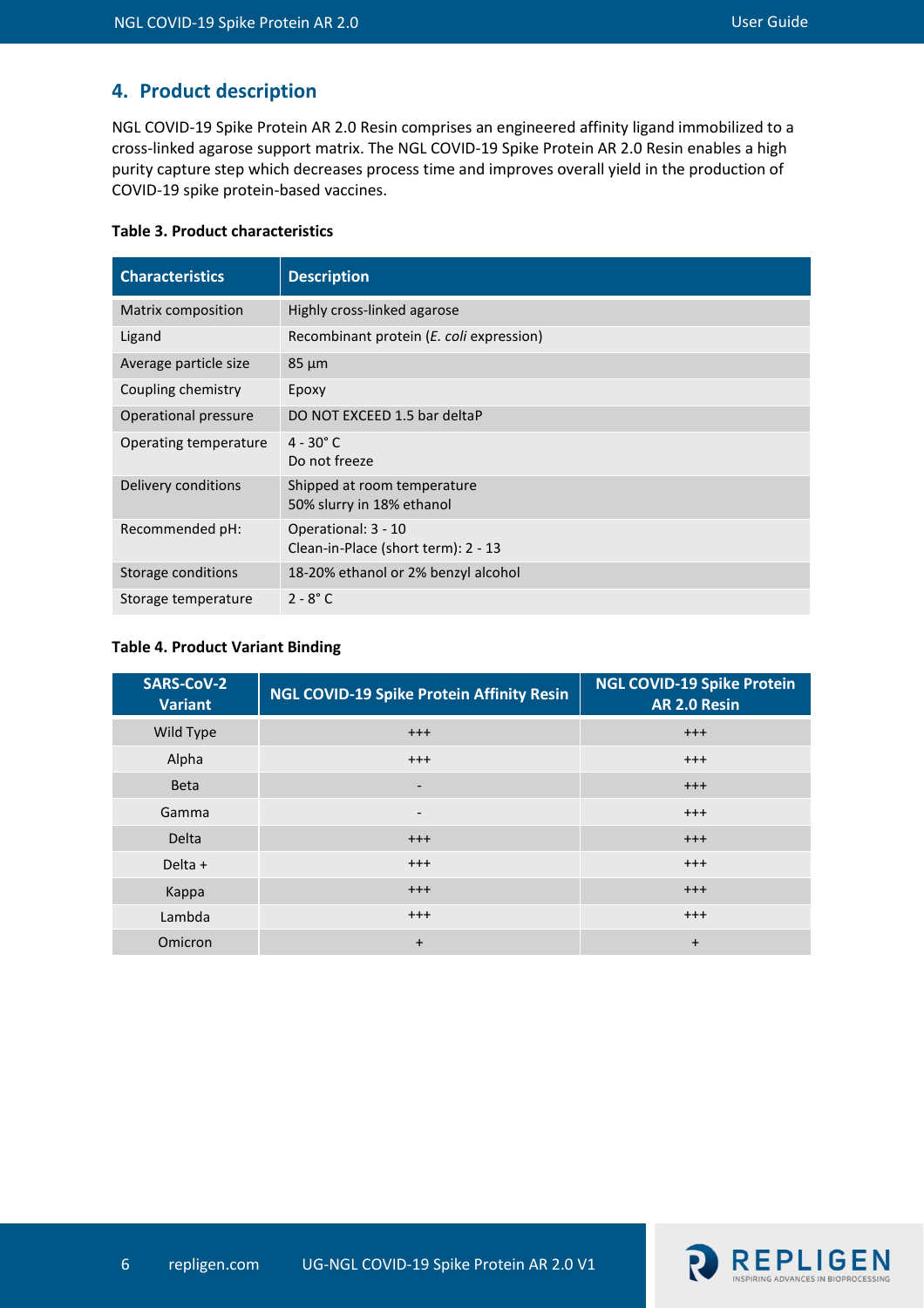<span id="page-6-3"></span><span id="page-6-2"></span>



Pressure drop was measured with increasing linear flow rate from 50 - 400 cm/hr [\(Figure 1\)](#page-6-3). NGL COVID-19 Spike Protein AR 2.0 Resin was packed in an OPUS® 45R Column (45 cm D x 20 cm L). Compression factor: 1.2; mobile phase: 0.1 M NaCl.

#### <span id="page-6-0"></span>**Table 5. Product specifications**

| <b>Specification</b>     | <b>Value</b>                                                         |
|--------------------------|----------------------------------------------------------------------|
| Static binding capacity  | $\geq$ 10 mg SARS-CoV-2 RBD/ml resin                                 |
| Dynamic binding capacity | > 10 mg SARS-CoV-2 RBD/ml resin at 6 min residence time <sup>1</sup> |
| Leachable ligand         | $\leq$ 50 ng ligand per ml eluant                                    |

<sup>1</sup>DBC was calculated at 10% breakthrough; actual DBC is dependent on Spike protein variant and size.

| <b>Use</b>                       | <b>Recommendation</b>                                                                                                                                                                                                                                                                 |
|----------------------------------|---------------------------------------------------------------------------------------------------------------------------------------------------------------------------------------------------------------------------------------------------------------------------------------|
| Flow rate                        | Loading: $\geq$ 3 min residence time (RT); increase RT for larger molecules<br>Equilibration (EQ)/ Wash: $\geq$ 2 min RT<br>Elution/ $CIP: \geq 3$ min RT<br>Maximum flow rate (45 cm D X 20 cm L column): 300 cm/hr (4 min RT)<br>Operational pressure: DO NOT EXCEED 1.5 bar deltaP |
| Loading pH                       | $7.2 - 7.8$                                                                                                                                                                                                                                                                           |
| Equilibration and<br>wash buffer | Phosphate buffered saline (PBS), pH 7.2-7.8<br>Wash buffer composition and volume may require optimization                                                                                                                                                                            |
| Elution buffer                   | 0.1 M acetic acid, $pH < 4.0$<br>Alternative elution buffer:<br>• 100 mM sodium acetate, pH $5.5 + 1$ M arginine                                                                                                                                                                      |
| <b>Strip</b>                     | 200 mM acetic acid                                                                                                                                                                                                                                                                    |
| <b>CIP</b>                       | CIP (upflow recommended)<br>• 0.1 M NaOH, 15 min contact time<br>Cleaning recommendations are dependent on feedstock                                                                                                                                                                  |
| Storage solution                 | 18 - 20% ethanol or 1 - 2% benzyl alcohol                                                                                                                                                                                                                                             |

#### <span id="page-6-1"></span>**Table 6. Use recommendations**

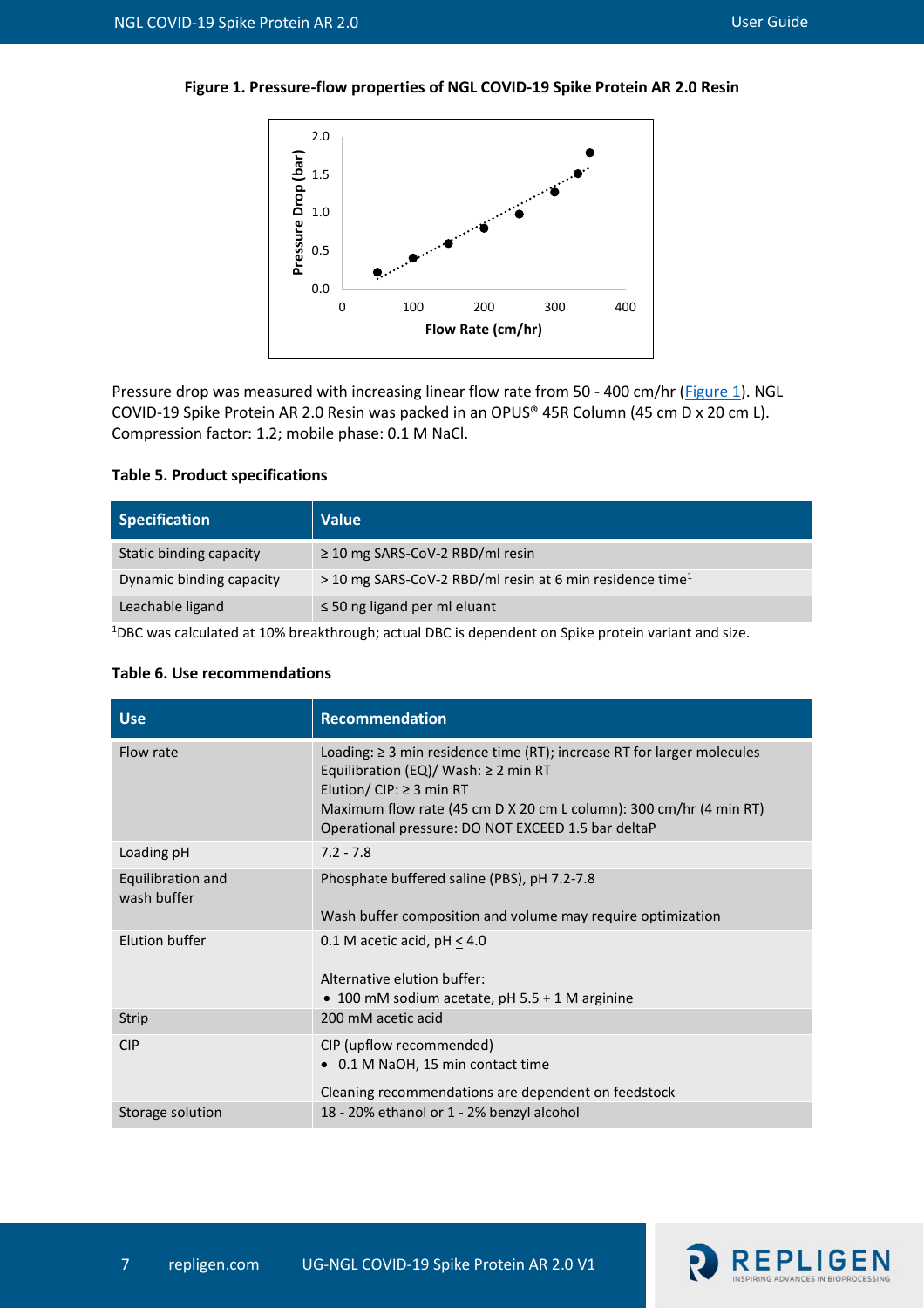#### <span id="page-7-0"></span>**Table 7. General protocol**

| <b>Step</b>   | <b>Buffer</b>                | <b>Residence time</b>            | $\mathsf{cv}$ |
|---------------|------------------------------|----------------------------------|---------------|
| Equilibration | <b>PBS</b>                   | $\geq$ 2 min                     | 5             |
| Load          | Spike protein, pH 7.2 - 7.8  | $\geq$ 3 min                     |               |
| Wash          | <b>PBS</b>                   | $\geq$ 2 min                     | $5 - 10$      |
| Elution       | 0.1 M Sodium Acetate, pH 4.0 | $\geq$ 3 min                     | $3 - 5$       |
| Strip         | 200 mM acetic acid           | $\geq$ 3 min                     | 3             |
| <b>CIP</b>    | $0.1$ M NaOH                 | $\geq$ 3 min<br>(15 min contact) | 3             |

Flow rate limits will depend on column geometry; DO NOT EXCEED 1.5 bar deltaP.

## **5. Column packing**

The resin is supplied as an approximate 50% slurry in 18% ethanol. Repligen recommends performing a percent slurry measurement prior to column dosing for accurate results. Recommended packing buffer is 0.1 M sodium chloride or phosphate buffered saline (PBS). Prior to packing the shipping solution should be exchanged with packing buffer. The resin may be packed using flow pack or axial compression.

#### <span id="page-7-1"></span>**Table 8. Column Packing Parameters**

| <b>Parameter</b>                    | <b>Value</b>       |
|-------------------------------------|--------------------|
| <b>Compression Factor</b>           | $1.2(1.1 - 1.3)$   |
| Consolidation Flow Velocity (cm/hr) | 100                |
| <b>Packing Pressure</b>             | $\leq$ 1.5 bar     |
| Packing CV                          | $\geq$ 3 CV        |
| <b>Conditioning Pressure</b>        | 1.5 <sub>bar</sub> |
| Conditioning CV                     | $\geq$ 3 CV        |

#### **5.1 Column qualification**

Column qualification is typically determined by testing HETP (height equivalent to a theoretical plate) and A<sup>s</sup> (peak asymmetry).

**IMPORTANT:** For best results, avoid sample dilution by applying the sample as close to the column inlet as possible, and placing the conductivity meter as close to the column outlet as possible.

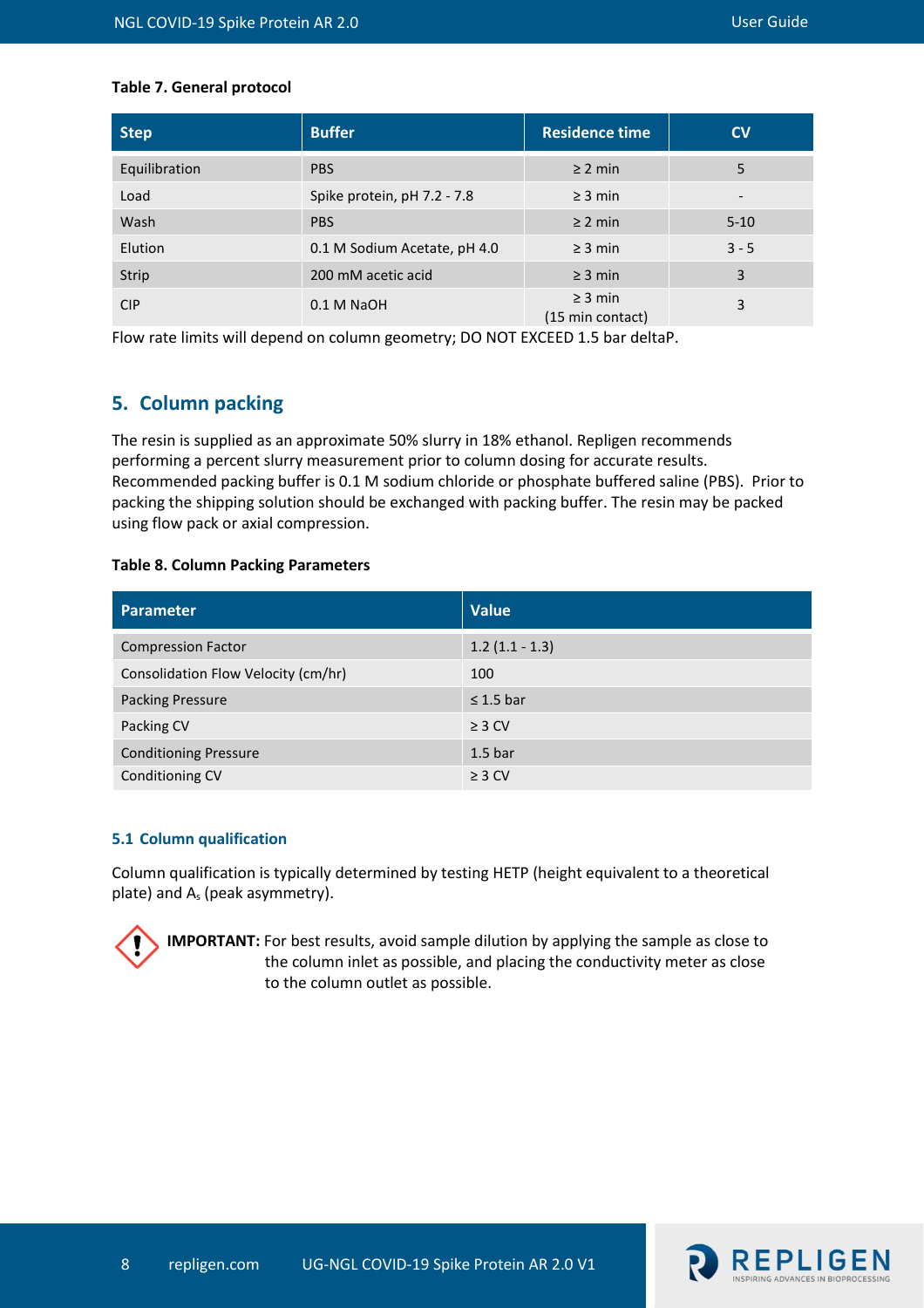### <span id="page-8-0"></span>**Table 9. Recommended column efficiency testing parameters**

| <b>Condition</b>         | <b>Recommendation</b>   |
|--------------------------|-------------------------|
| Detection                | Conductivity            |
| <b>Effluent solution</b> | 0.1 M NaCl              |
| Sample volume            | 1% of the column volume |
| Sample concentration     | 1 M NaCl                |
| Flow rate                | $100 \text{ cm/hr}$     |
| HETP $(N/m)$             | $\geq 2000$             |
| Asymmetry                | $0.8 - 1.8$             |

# **6. Ordering information**

NGL COVID-19 Spike Protein AR 2.0 Resin is available in off-the shelf, pre-packed and pre-qualified OPUS® Columns for rapid implementation as well as in loose resin formats.

More information regarding OPUS® pre-packed chromatography columns can be found by visiting [https://www.repligen.com/technologies/opus.](https://www.repligen.com/technologies/opus)

#### <span id="page-8-1"></span>**Table 10. Part numbers for NGL COVID-19 Spike Protein AR 2.0 Resin**

| <b>Resin volume</b> | <b>Part number</b> |
|---------------------|--------------------|
| 5 mL                | SPIKE-AR20-0005    |
| 25 mL               | SPIKE-AR20-0025    |
| $100$ mL            | SPIKE-AR20-0100    |
| 1 <sub>L</sub>      | SPIKE-AR20-1L      |
| 5 <sub>L</sub>      | SPIKE-AR20-5L      |